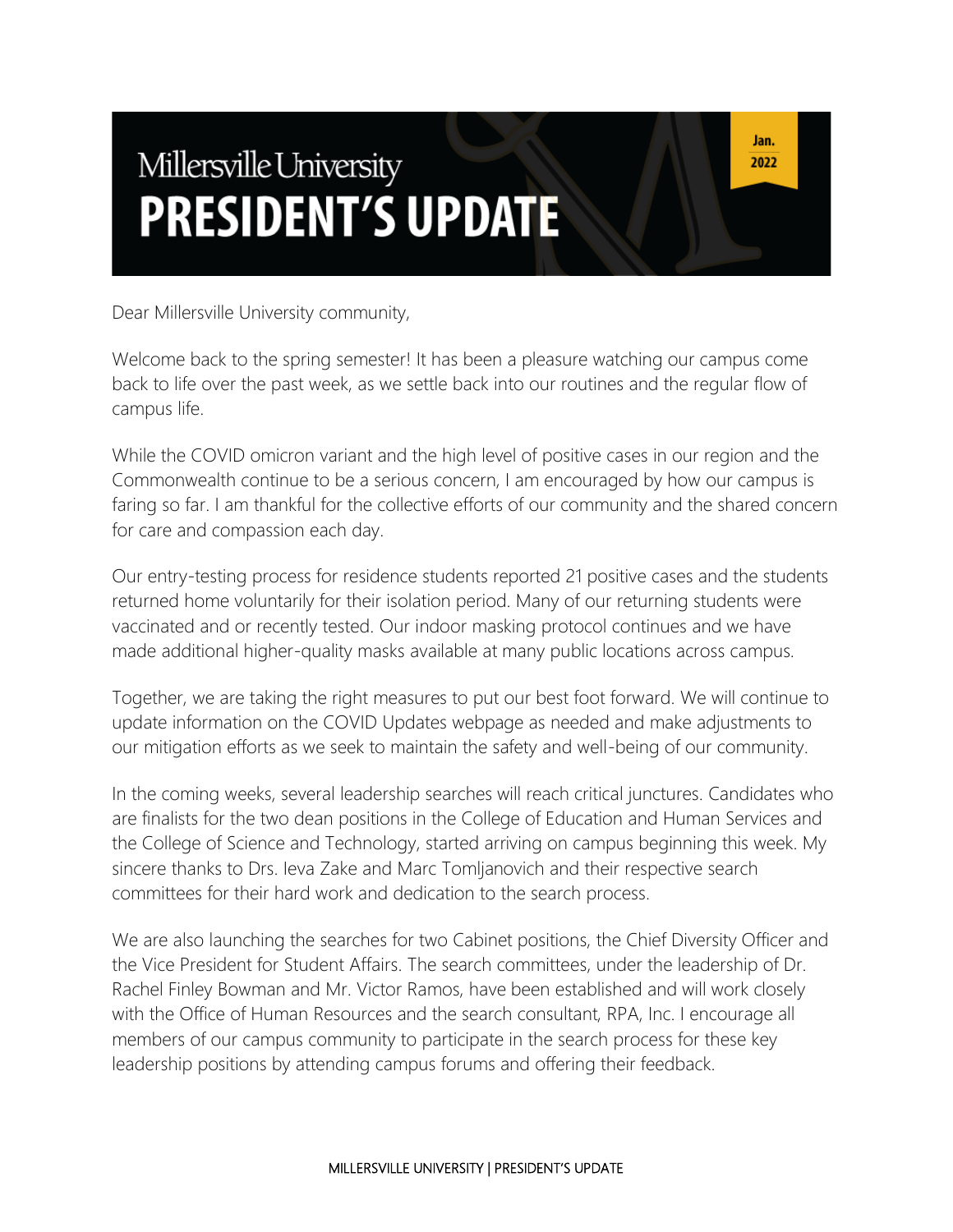In the articles below, we highlight several resources on campus. These include a recent grant award to combat sexual assault, the launch of a new community outreach program to support STEM education, and our recently-opened 'Ville Perk Café. We also welcome recent additions to our new campus community and read some parting reflections from our former Chief Technology and Innovation Officer, Mr. Steve diFilipo.

Kind regards,

Daniel A. Wubah University President

## MILLERSVILLE SHARES IN \$1 MILLION GRANT TO COMBAT SEXUAL ASSAULT

Many colleges and universities across the country seek to spread awareness and combat sexual assault on their campuses. Millersville University was recently awarded a \$29,990 grant as part of the "It's On Us PA" campaign to do just that.

The Wolf administration announced that 34 colleges and universities across the state would be awarded a portion of the nearly \$1 million grant. The It's On Us PA campaign stems from the nationwide It's On Us movement.

The movement's mission is to combat campus sexual assault by engaging all students and activating the most extensive student organizing program of its kind in grassroots awareness and prevention education programs. Our Title IX Coordinator, Elizabeth Swantek, helps with the coordination of the movement at the 'Ville.

With the grant, we'll have new programs and events, including a symposium for K-12 educators and administrators focusing on equipping educators with updated information on sexual violence, supporting student survivors, and making changes in their organization. In addition, there will be It's On Us weeks of action during the Spring 2022, Fall 2022 and Spring 2023 semesters.

[Click here](https://www.millersville.edu/titleix/itsonus.php) for more information about the It's On Us chapter at Millersville University.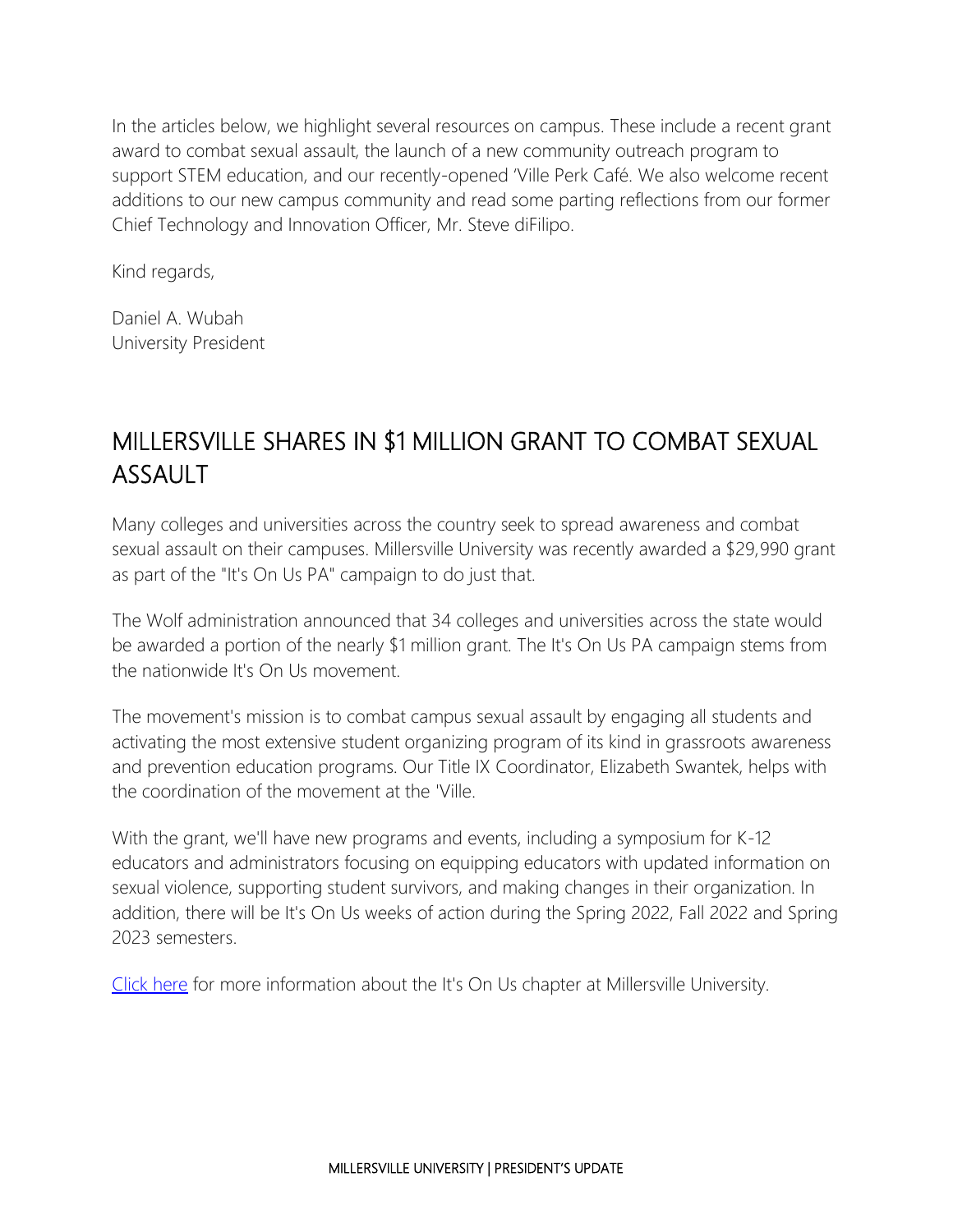# COMMUNITY PARTNERSHIP BENEFITS STEM TEACHERS

Our Applied Engineering, Safety & Technology department is collaborating with Maplewoodshop over the next five years to help our education students incorporate woodworking into their future grade-school classrooms.

The collaboration comes in the form of a donated program which includes curriculum, training, support, and a portable tool chest that enables students in grades 3-8 to learn about woodworking in any classroom. The program, which started in the fall includes Maplewoodshop providing MU with lesson plans on how to implement woodworking in grade school classrooms and providing training to MU students who will run workshops focused on introducing woodworking to kids. The curriculum provided will help MU students studying to become STEM teachers.

By giving students experience in woodworking early on, they are also being exposed to types of careers that they may not have previously considered.

The Maplewoodshop program will be used at our technology and engineering summer camps geared towards children. The camp brings kids to Millersville to learn more about the programs offered here. The woodworking curriculum and tools will be used in courses for integrative STEM education methods students. For example, one class involves working with local children to promote STEM learning. Millersville students will have the opportunity to integrate the tools and materials donated into their field experiences for that course.

## 'VILLE PERK CAFÉ OPEN FOR BUSINESS

The 'Ville Perk Café is now open on campus. During the fall semester, Millersville University celebrated the opening of our newest student-run café. You can stop by for coffee, snacks and baked goods every day between 7 a.m. and 3 p.m.

The 'Ville Perk Café opened in collaboration with the Lombardo College of Business. Located in Gordinier Hall in the space previously held by Saxbys, the new café will provide valuable leadership and work experience for students each semester. The cafe will also be the focal point for future academic initiatives being developed in the college.

'Ville Perk Café will train multiple students to serve as CEO to give as many as possible experience with the challenges and opportunities that come with running a business.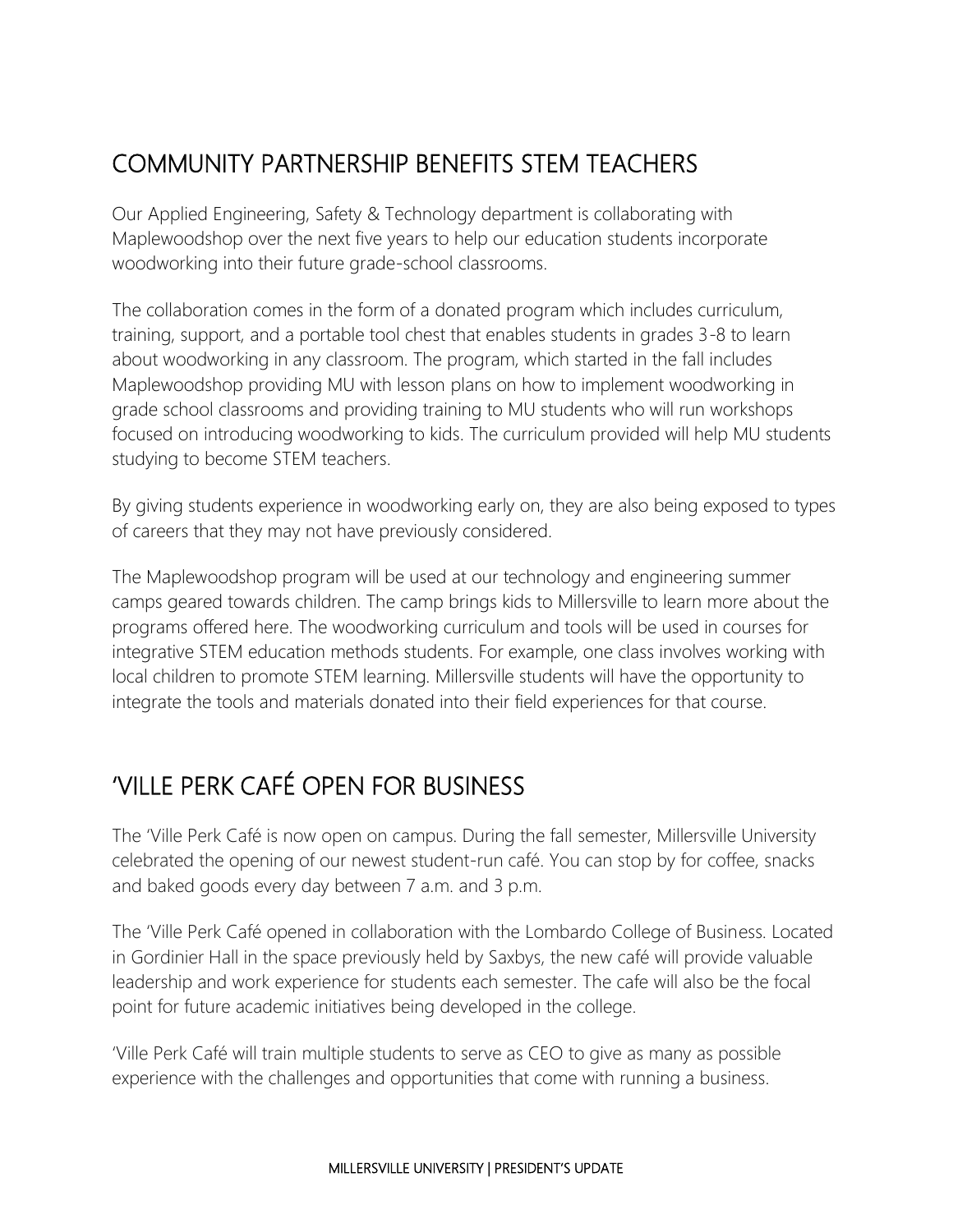The café itself will also provide a space for students to study, meet with friends or grab a quick bite to eat. Students may use their Marauder Gold funds, Flex dollars, or cash or credit at 'Ville Perk Café.

Because the café is no longer run through an off-campus organization, it will provide students and faculty with an atmosphere and experience unique to Millersville University.

Also, the Millersville Student Café Competition to design the operation and space of the cafe is now underway. The winning student team will receive \$2,500! [Details are available here.](https://forms.office.com/Pages/ResponsePage.aspx?id=lDfskvC4k0-3M3owqKK1Gxaud6fpCoxPo1jkRJciqKJURFdQWVNIT1RXV0lNNDNCTUxJVEFPT05WUy4u&wdLOR=c74A4EA55-46E9-674D-B01E-D5E0987052D7)

### WELCOMING NEW EMPLOYEES

While 2021 was a busy year on the Millersville University campus, it was bustling for the Office of Human Resources. During the year, 65 new staff and seven new faculty members were onboarded. And 2022 promises to be a busy year for HR staff as well.

The New Employee Orientation for staff includes a two-step process. The first orientation session is held monthly and provides a foundation for the employment experience at MU. Recruits are taught our mission, vision, EPPICC values and about safety and security on campus. The second session is held quarterly and aims to broaden the knowledge base of our newest team members. It explores functions such as sustainability, facilities, and communications and marketing. Both sessions allow participants to speak with experts and connect with other new team members.

The two-step process was developed by Wendy Bowersox, our workplace training coordinator, in 2016. Sessions were held in person until the pandemic in March 2020. After that, virtual sessions were held through recorded presentations. Live sessions returned in July. The second session of the orientation is now being redeveloped.

The seven faculty who joined us are Dr. Charles Stricker, AEST; Stephanie Jerstad, Criminology, Sociology and Anthropology; Dr. Jessica Fellmeth, Biology; Dr. Kristen Lawson, Academic Advisement & Student Devel.; Rachel MacIntyre and Dr. Hannah Osborn, both in Psychology; and Dr. Kelly Rotondo, Nursing.

Each of us has our reasons for coming to the 'Ville, but some reasons that HR hears include location, the beauty of our campus, an inclusive environment, working in a culture that fosters exploration/ingenuity and excellent employee benefits.

I want to extend a warm welcome to all of our new employees who joined us in 2021.